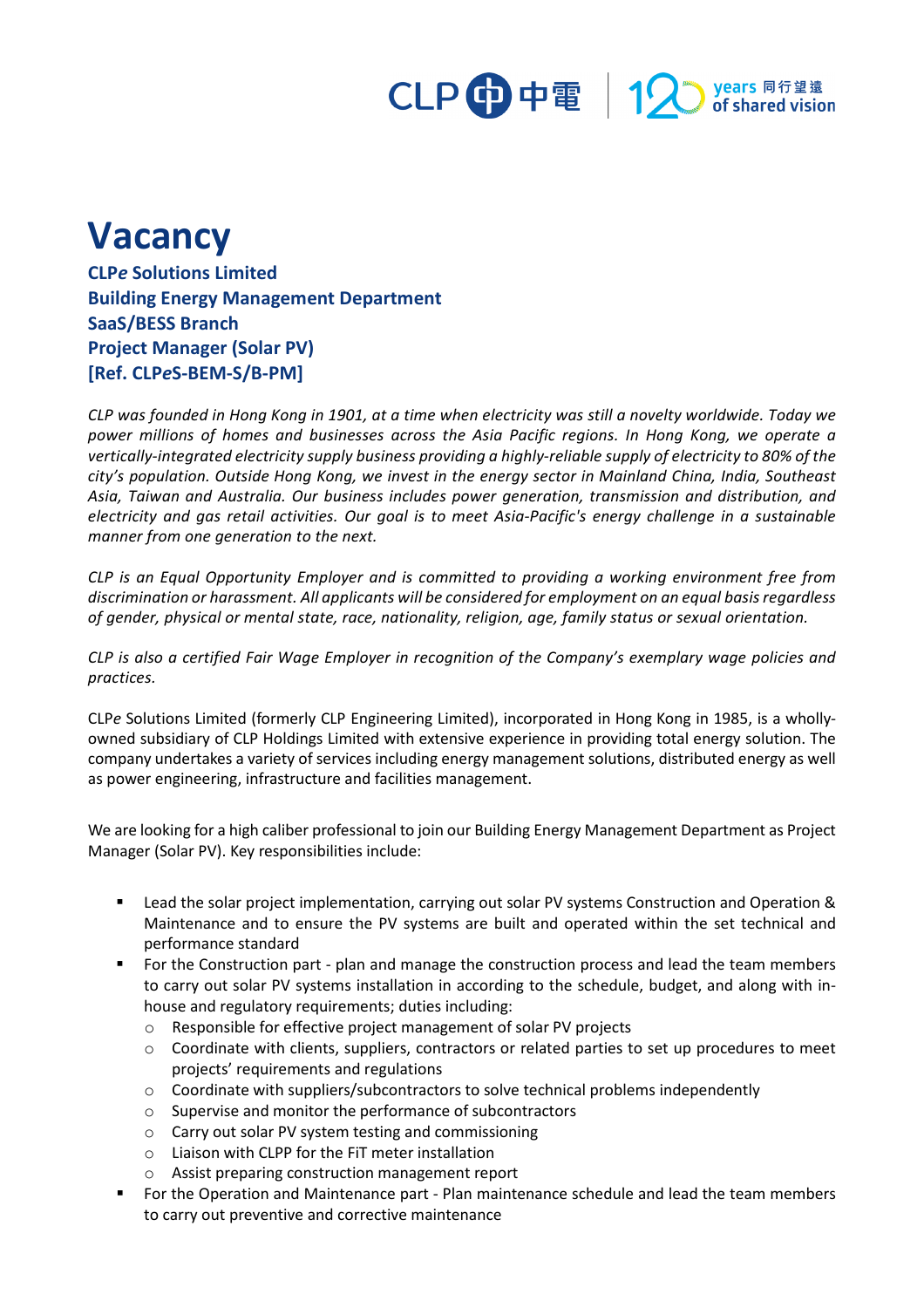- Work with safety officers/supervisors to formulate the method statement, risk assessments and safety work procedure for the projects under construction and operation. Implement and monitor the Safety, Health, Environment and Quality (SHEQ) system to ensure the required standards are achieved
- **Prepare tender documents and work with procurement team for tendering**
- Conduct technical due diligence
- Lead the team to perform data analysis of solar PV systems via online management platform, as may required
- Regularly report on project progress to the management
- Work closely with Business Development Team to handle tender bid activities and related enquires for solar PV projects
- Support Distributed Energy Business Line to carry other power-related business opportunities

## **Requirements:**

- A recognized university degree in Building Services Engineering, Electrical Engineering, Mechanical Engineering, Electronic Engineering or relevant engineering disciplines with a minimum of 8 years' working experience in project management
- **POSSESSION OF CONSTRUCTION Industry Safety Card**
- Possession of professional corporate membership in Engineering Institution would be an advantage
- Good construction project management skills and experience in E&M projects
- Experience in construction, operation and maintenance, and energy yield assessment and performance analysis of solar PV systems will be an added advantage
- Excellent communications and presentation skills and experiences to deliver presentation and communicate with clients through different communication channels in both verbal and written format
- Good knowledge on safety, health, environmental and quality management
- Good command of spoken and written English and Chinese, ability in Mandarin communication would be a plus
- Customer-oriented, self-motivated, a good team player, able to work independently and meet tight deadlines
- Candidate with Registered Electrical Worker B and a valid driving license (1 or 2) are preferable
- Candidates with less experience will be considered for lower position

Please apply by sending email to **clpehr@clp.com.hk** giving a detailed C.V., including academic qualification, career history, current and expected salary, major achievements and personal attributes on or before **30 June 2022.** 

Applicants not invited for interview within 6 weeks from the closing date may assume their applications unsuccessful.

Information provided will be for recruitment purpose within the CLP Group and only short-listed candidates will be contacted. We comply with all applicable laws and regulations of HKSAR in handling applications. For details of the Personal Information Collection Statement, please visit our website: **<https://clp.to/engPICS>**

For further information on our company, please visit our website: **<https://www.clpgroup.com/>**